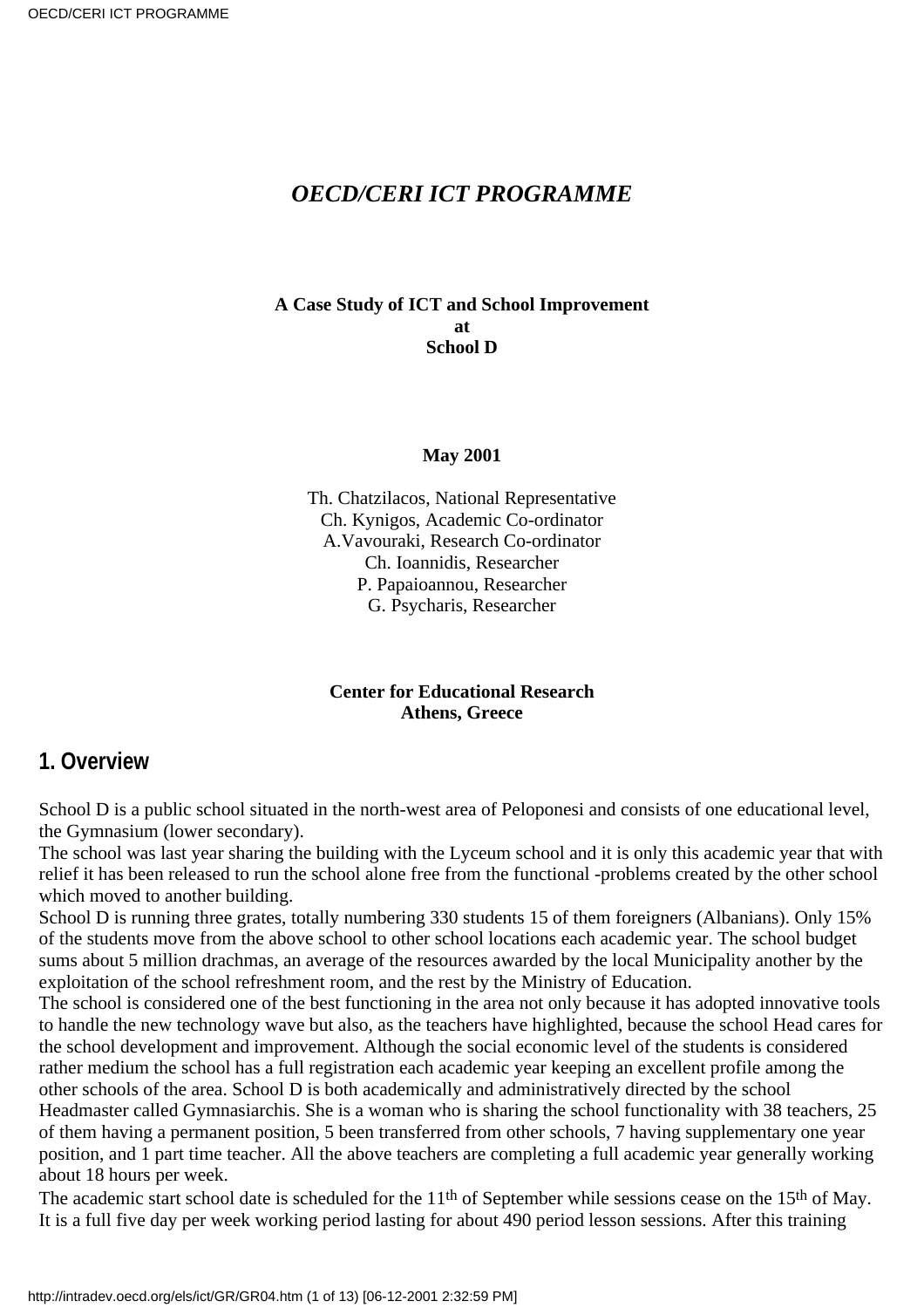period students sit for the final June time exam having already completed 3 more one hour exams at the end of each three months semester. These two types of written exam assessment are normally influenced by the students daily performance. The average students mark in Greek language and Philology rates between 16-17 out of 20 while in Mathematics the average mark is about 15/20.

## **2. Overview of the past**

The school has had a long rout along before Odessia project first appeared. The headmaster of the school confirms the hypothesis that the school passed from the traditional use of information technology to computer based activities through the procedure of, old technology networking machines (Acheos net), changing machines in the information technology lab in1986, and later establishing the administration computer service which meant computer use for the teachers.

The Ministry of Education in collaboration with ITY were the first to suggest teachers to adopt the Odessia project together with the precious effort provided by the local trainer and the information technology positioned person who technically supported the whole process.

The most important thing in this case seems to be also revealed from the Headmasters interview data who mentioned that it was the information subject teacher and the Sub-Headmaster to create their web page, got some encouraging messages from other schools and finally decided to participate. It was quite difficult at their age, as she mentions, to start learning new things, some found it hard and quitted while others were joined, even some others being transferred to other schools and had to give up.

T2 mentions that it happened some colleagues from the area to come over and convince them to attempt their participation. It was a quite tiring effort to attend training after seven hours afternoon school sessions, while T4 argues about her decision to be quite negative at the beginning....

*I still have some reservations, I was certainly involved in order to be updated on new methods....penetration no...I am OK ...the students action and their enthusiasm guide us.. they know more things than we do on the use, but the problem is that they use it to play games, we have to control them...*

The diffusion process aimed two things. First, familiarize students and teachers with the information technology and second, introduce some computer based learning activities either through ready software material or through teacher prepared activities relevant to their subject. The process of action learning and collaborative work was hardly noticed during the observation, in this second type of approach Teachers did not manage to operate as back-seat facilitators, taking away any studentsindividual autonomy and effectiveness. This lack of understanding the main concept of computer based instruction was relatively due to the short time procedures of training and application procedures and probably to the lack of adequate ready software material to be distributed. These reasons guided teachers to the emergency to prepare their own material pressed by time and lack of organization structures.

As for the resistance T3 argues that some teachers had had personal reasons not to participate, while others consider technology a positive thing but to be controlled, thinking that this silly box might take them over and become slaves of the tool. She seems to agree with these reservations supporting her view....

*I am also reserved to use the computer not to be used by it....*

While T2 thinks that this innovative tool isolates people as they interact with the machine, communicate with Internet but not with the real world.

Turning to the students use of computers and how they benefit, interviewed teachers consider that there is no evidence about gender discrimination in learning through computers. However, teachers think that boys are more involved in searching and dealing with machines in comparison with girls who pathetically receive whatever is transmitted. Moreover, T2 thinks that everyone benefits the computer use, the expert users having little time avoid playing games and browsing for nonsense, while the medium/bad use it with pleasure and interest both to draw information and play. Another very important aspect regarding the economically privileged students defines the benefits from computer use. These students appear more informed and better users as they have the chance to use the computer both at school and home.

As for the training which played the central role in establishing, applying, and integrating the reform, teachers argue that 40 hours of introductory learning in both computer use and educational instruction were just the minimum offered to start with it. Since then little was done for the teachers to be developed. The only educational and technical support was provided by the local trainer who, as it was observed in the experimental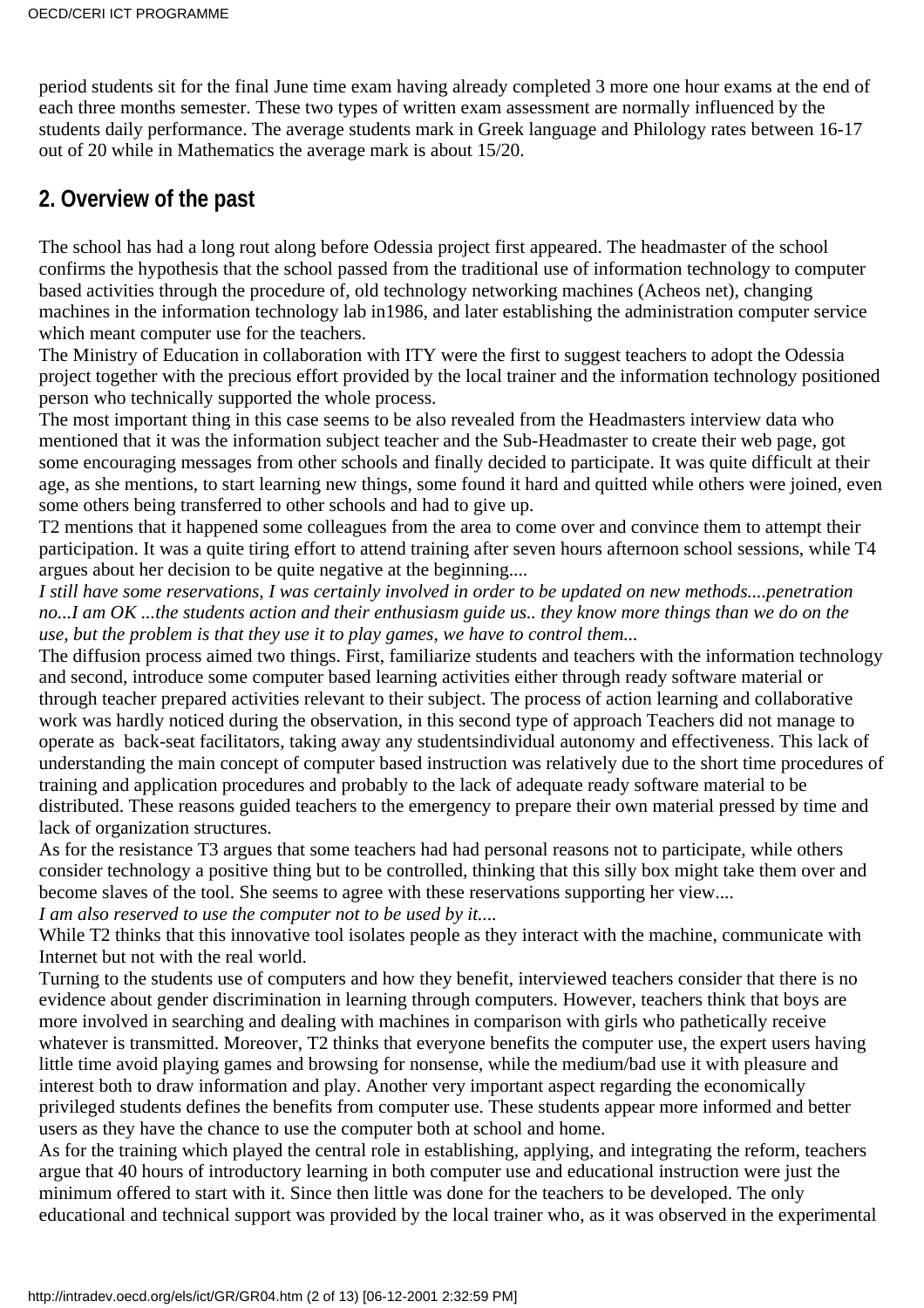instructions basically supported the teachers in their technical problems than evaluating and receiving feedback from the teachers instruction and students learning process.

The reform started in 1996 but nothing considerable happened until one year later that they made their web page in collaboration with school teaches and other involved in Odissia schools communication.

Some more programmes such as environmental, COMENIOUS, Cyprous Vergina schools Thalassa began to operate as a result of the computer, internet, phase communication. The Sub-Headmaster stated that their objective is to provide students with something more than simple knowledge. Since computers entered the school, communication with the outside world was a simple matter. Groups of students are in search of persons capable to offer their help through the Internet. This obviously happens in their free time without taking up lesson time.

Impacts on school functioning and student learning also mentioned mainly on the change of instruction, teacher s and students role in the process of ICT implementation. Teacher 1 characteristically reflects these changes and benefits of the integration of new technologies at school level.

*The student /teacher contact I feel has changed, the students have a closer contact with their teachers , I feel they have improved their relationship.Teachers are satisfied with their students who understood the utility of computers and use it enthusiastically to cover up their needs*.

## **3.The present**

As it has been mentioned before the ICT use at school D has completed only one year operation. Within this time frame a lot has been accomplished both in the perspective of reform and school functioning or student learning.

The reform was firstly linked with training teachers to use Information Technology. As teachers argued in the interviews, out of one or two teachers who had poor knowledge on computer use, the rest had never touched the mouse before. This, obviously delayed the process of implementation and its further diffusion. However, the personal enthusiasm for development from the part of the teachers worked as a catalyst in the

implementation and diffusion process. Motivation did not arise from professional, economic or other external factors but it was the result of individual curiosity-as the teachers stated-to explore new ways of approaching teaching and learning. The Headmaster said

*we hoped something good will come out thats why we entered the project*

Data revealed that a very low percentage seems to have Access to computer use at home. Only 20% of the teachers use the computer outside school while students percentage appear lower. Only two teachers were familiar with information technology since 1992 for Administrative use when computers were introduced at school as information subject

The school following the National Curriculum offers the subject of Information Technology as a separate subject in all three grates of Gymnasium. The aim is to familiarize students with computer use and computer applications.

Turning to the Odissia project it only started in 1999 with the integration of computers within curriculum disciplines.

Ten teachers out of 35 attempted ICT use within the school curriculum as a teaching /learning aid. Their aim was to practice students knowledge, provide them with skills, and encourage collaboration and communication rather than cultivate methodological and high thinking skills, such as analytic and synthetic thinking and hypothesis testing.

Teacher 1, 2 think that they would probably have organized specific subject activities if they did not waste their time with teaching students computer use. This problem, they argued, seems to be the biggest obstacle especially in the first grate because students have not been familiarized with the information technology subject in the lower level (Demotiko) and therefore computer use is for them the first aim.

# **3.1 Infrastructure**

The main technologies are briefly described in this section.

There are 2 PCs locally networking in the Administration office.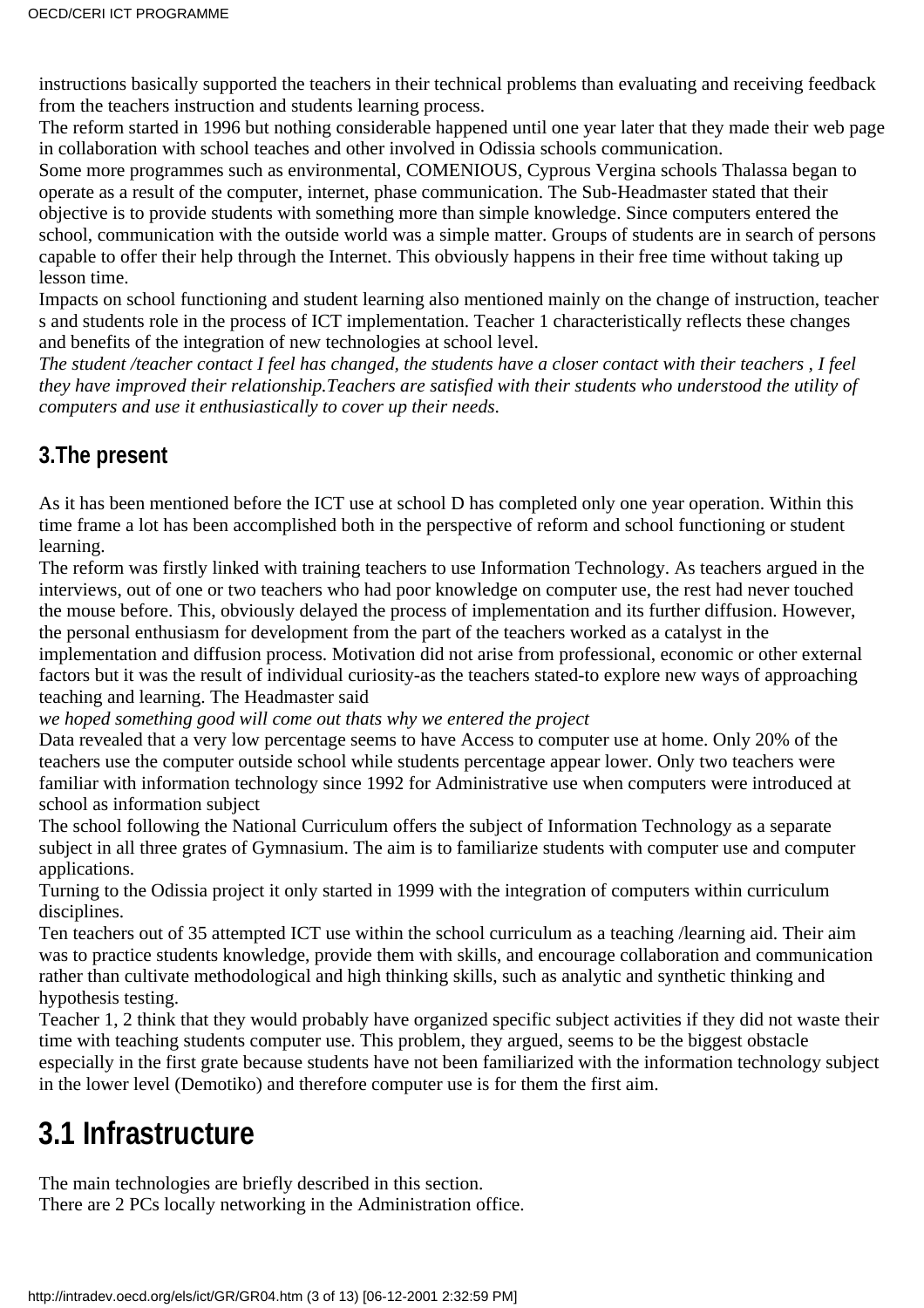In the Odissia lab there are 11 networking PCs

The information lab disposes 8 old technology PCs

The Internet is provided through the Pedagogical Institute link, Department Ministry of Education. Internet access is available to students even outside school hours provided that the responsible teacher is present in the lab to inspect students work.

# **3.2 Support**

Three are the current uses of technology at school

A) Information technology subject which was first introduced to familiarize students with computer use Administrative use either in the secretary room or in the Odissia lab. Teachers use computers to register grating, list students files, draw results, or even use the word processor for communication purposes. Within school curriculum

The subject area is information and experimental approaches to Greek language, History, Physics, PE, and Foreign Languages. Teachers who have obtained typical training on ICT use, voluntary enter the Odissia lab with their students whenever they consider they need supplementary consolidation and support in the particular subject or unit. Some of the teachers have adopted the model of instruction which they had been once or twice trained to use, while others invented approaches which are not far from the conventional teaching and learning. All these approaches will be presented and discussed in the next section.

As mentioned above, the school, after its involvement in the Odessia project established a computer lab with 11 networked PCs , Internet link, to serve the needs of computer based activities. It seems that infrastructure is not adequate for the school needs with the exception of Internet. The link is provided by the University junction networking through out the academic year.

Administration services are provided through 2 locally networked PCs which are located in the secretary office. However, the teachers think that the establishment of a second lab would facilitate their work and provide with more availability of service and use.

Turning to the support provided, during the academic year 1999 a special positioned person within the school offered technical support. This, as the teachers mentioned facilitated the implementation process providing the inexperienced teachers the security to attempt more and more computer applications. However, in the academic year 2000, when this research was in process, the technical person had not appeared in the position alarming teachers and administration about the continuation of their effort to apply experimental teaching in the computer lab. The solution was partly given by the Odessia project school trainer who was offered to provide both technical and educational support.

The trainer still organizes educational training sessions in the afternoons instructing teachers both in Information technology use and computer based activities. However, the teachers insisted on more specific training on each subject material by a specialist trainer for each particular subject. As they mentioned it was only once that they met the specialist, e.g Greek Language trainer in two years time pointing that methods or approaching computer based learning are applied the way each teacher perceives the concept...

 *if here was proper step by step software, we could use it more frequently , when the teacher is obliged to collect the material and prepare an experimental teaching for a week arrange it the way he thinks , surely this is negative for the teacher to start this process....*

The only opportunity for the teachers to communicate was given through these few meetings with the trainer, but it is worth mentioning that these enthusiastic teachers of the above school kept exchanging ideas with the more experienced, solving problems they faced and participating in instructional experimentations in the computer lab.

# **3.3 Computer use and activities**

Observation data and teachers interviews revealed that the organization of computer based activities were linked to the National Curriculum subjects, discussed and assessed but did not aim to cultivate any methodological skills or problem solving.

It was observed that all teachers, except one who seemed to have partly approached the concept, did not manage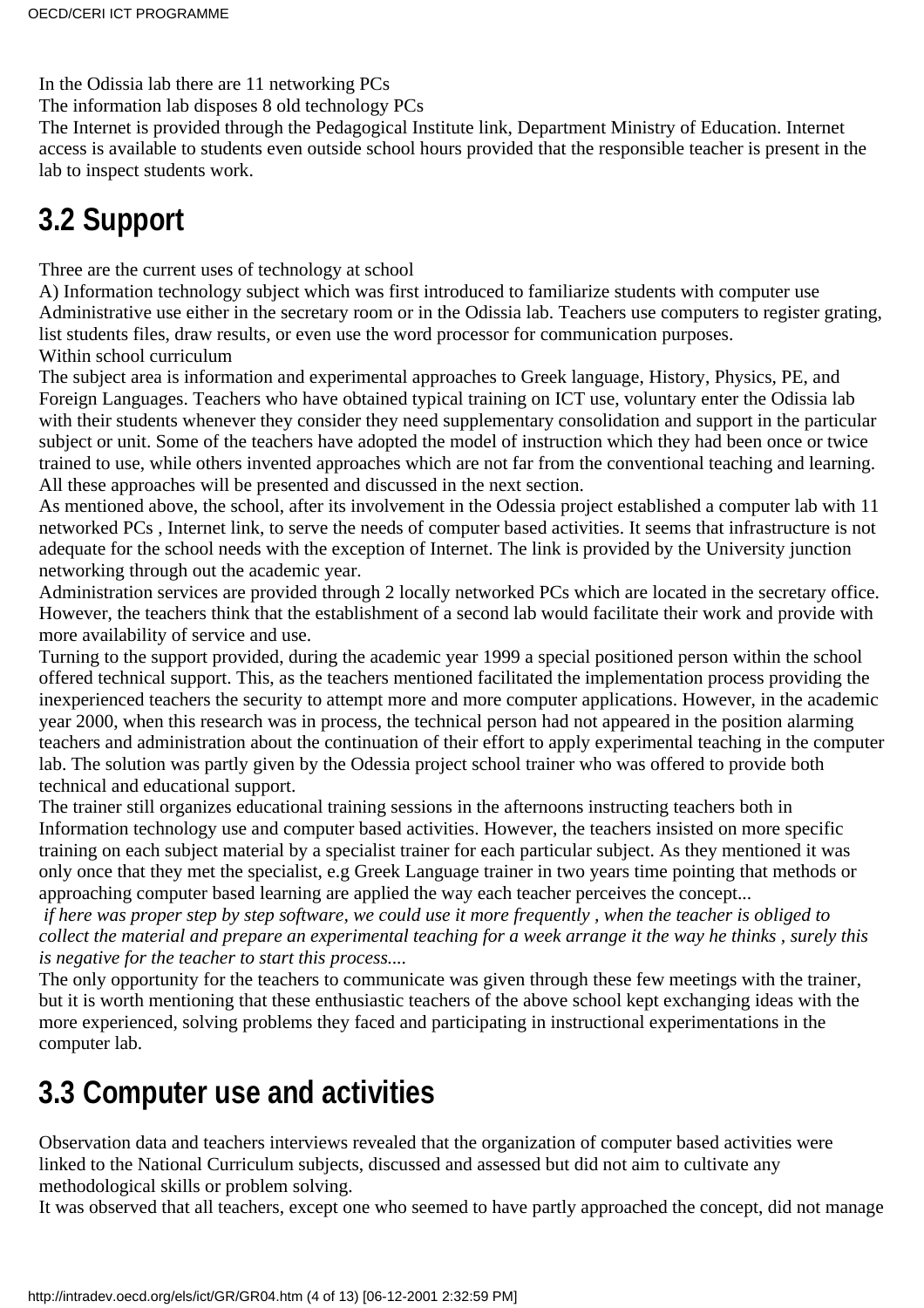to escape the traditional practice inside a technology based environment. They gave the impression and were well convinced that they were doing the right thing, being stressed, speaking all the time, presenting in detail, asking questions and assessing, typically not escaping from the conventional approach. What they really presented was observed and video taped.

Teachers have drawn information from the Internet or software, have created questions on worksheets, send them at the students terminals the Internet address-or browse it themselves- suggest students to be informed on the subject matter (usually translated into Greek) and finally distribute the worksheets to be completed. Teacher instructs students to connect a URL with information relevant to the subject she intends to practice. Students collect the information and complete the worksheets which have been distributed.

It is worth mentioning that although the students worked in groups of two in search of the information, the students received one worksheet each to complete and therefore excluding them from the possibility to collaborate. Interaction happened only with the teacher who had the principal role in the process aiming to a product oriented approach. Student autonomy and self decision was rarely noticed as all students depended on the teachers guide being always explained about their next step.

ICT use was observed only after the students were ordered to press enter a case which was explained as full teacher centered intervention. Teachers themselves explained that their students had little knowledge of computer use and therefore they had to intervene avoiding probable damages and also saving time for the instruction.

It seems that teachers were confused about the what and how this new approach would proceed. Teacher 4 expressed doubts...

*Now I dont know which of the two is better, two or three heads bending over, or one child and the computer* Interview data from T2 reveal that all this approach was not the result of their training but their own invention. However, she thinks that a lot of initiatives are provided to the students to develop their critical thinking and that she is not stressed any more in search of teaching material

*in the traditional classroom the material is limited...now with Odessa the students will discover it alone, it is an initiative and judgment, it is my first aim, to develop critical thinking and initiatives...*

Teacher 4 realized tasks with pictures and annotations or dictionary search.

She was quite satisfied for her students to learn through pictures without any text comprehension because it was in English and she did not have the fluency to translate. She complained about the lack of software relevant to her subject and wished more training in the future.

# **3.4 School communitys perceptions on the use of ICT and its relation to educational innovation**

The multidimensional role for the ICT use is presented below by the Headmaster and the school involved teachers. Teacher1 thinks that innovation is what is to be instructed in class to be followed on the computer screen, it is an experiment, do not know about the outcome, she considers it as a modern tool that students need to be familiarized with in order to enter the informational society. On the other hand she thinks that the computer is not capable to substitute the teacher, it simply helps him to improve his teaching, Additionally, she complains about ITY which

*threw some machines here (at school) and we were left to manage by ourselves*

It is quite interesting the way the Headmaster perceives the innovation. She accepts the term innovation but she considers it is still at the beginning, it needs conditions, better organization, collaboration from the part of all the involved in education, policy making...

 *We have to know whom to revolt to , now we have no idea about the person in charge , there is no curriculum that includes computer activities, it has to be within a project of disciplines, it is an uncontrolled teaching process...*

She goes further saying that no complete course can be integrated and instructed only in the computer lab as a whole subject.

T2 explains why they started the ICT use considering that it is an international revolution and the future of the new generation, adding that she has tremendously been influenced by her sons enthusiasm for computers and her students interest at school, also that the information exchange is very important as well as the speed with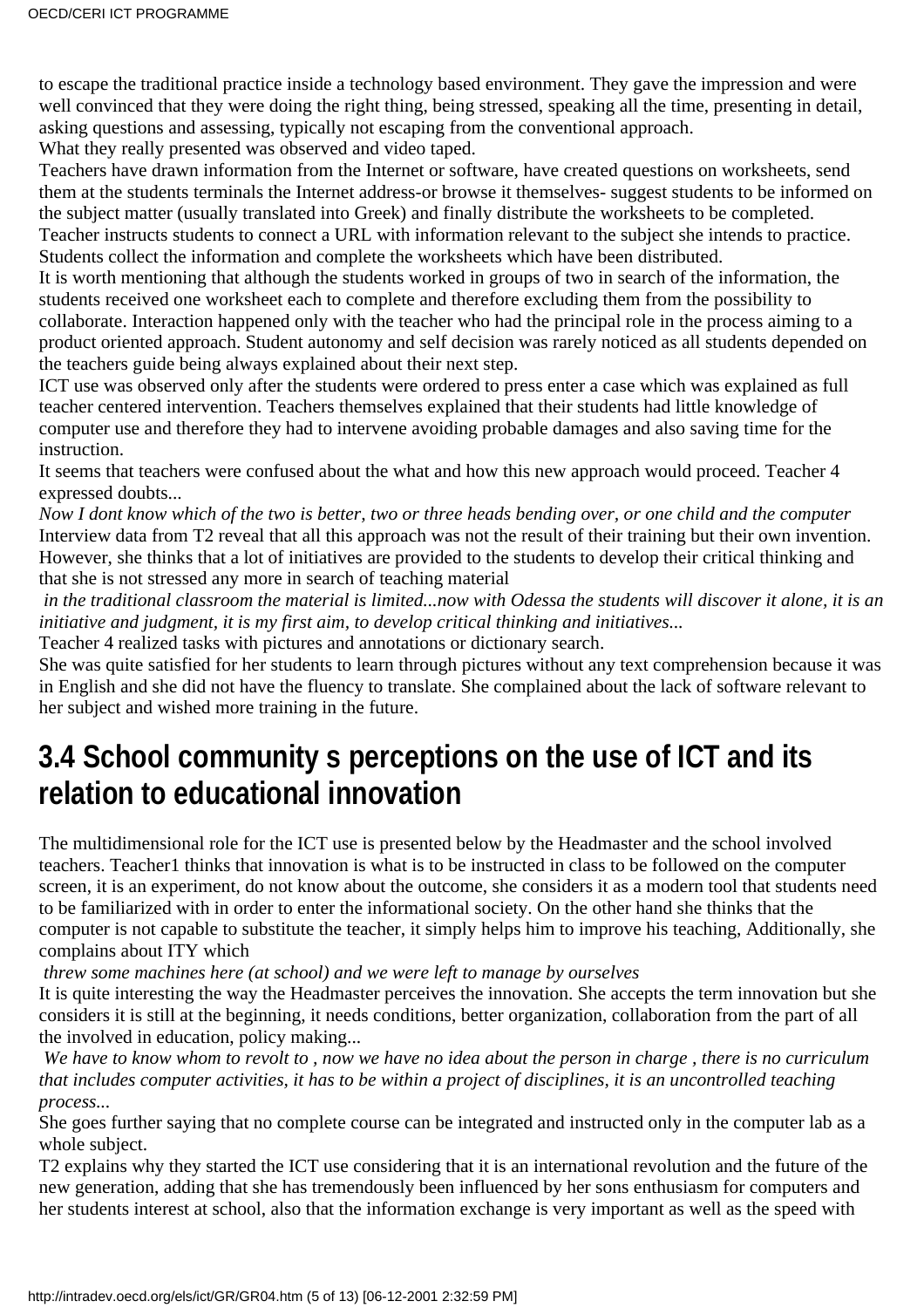which information travels foreseeing that the future will be completely different. T3 thinks that a very little piece has been exploited, the possibility to benefit is endless and the children tend to adapt this possibility. She only worries about the children whose teachers are not involved in the computer activities highlighting the rival created in the school community, as well as the , competition that is provoked among the students not participating in the process. Additionally, she mentions that the comprehension of English language texts remains a problem for the people who do not master the English language.

T4 separates the material arguing that some units can be taught with great interest, students prefer the computer lab to their conventional class undertaking the responsibility to explain students the situation and finally that it is quite positive for the students to work in groups.

Turning to the part of the students they are obsessed with the new mean, sometimes appear addicted with computer use for all subjects. Students 1, 3 think that little by little teachers should be substituted by the computer as it is more interesting, avoid boring classrooms and give a good chance to the weak students to try a motivational way of learning.

Student 2 believes that

*Odessia upgraded the school converting it to one of the best in the area, students learn skills and apply competencies through computer use.... Our school could probably work as an experimental school similar to those in Athens with separate science computer labs* 

In parallel, he thinks that it should be diffused to other subjects, escape common ideas, write assignments enriched with updated information and generally enlarge their knowledge.

S4 thinks that their school has quite been improved since the computer activities were added to the curriculum, it has been an evolution, but he only points out the fact of being spoilt so the teachers avoid giving them chances to use the lab. He supports the idea that the practice is great, learn new things which sometimes are quite impressive.

P.2 reflects with his words the innovation at school pointing that the involved in different disciplines teachers combine the ICT use with subject learning.

*It is something new it could be probably written on a piece of paper but it is done on the computer, it is more entertaining, interesting giving the student a different taste of action,, and this is considerable...*

Additionally, he points out the change in the school functionality, having escaped the traditional and giving place to innovative approaches, more interesting, fairly a step ahead.

Parent 4 has no idea how the school has been organized after the introduction of computers.

Parent 1 thinks that computer use and computer activities is an evolution , as reading books was quite limited, while computer analysis is endless.

As it has already been mentioned the Information technology subject was first instructed in the A class Gymnasium within the public school curriculum. This, as teacher 2 considers does not help the process of the innovative instruction of computer based activities on the curriculum subject. It should, as the above teacher thinks, either information technology sessions be increased in all grates and especially in grate A, or the subject of information technology to be included in the Demotiko curriculum (elementary level). As she reasonably argues, it is not possible for the teacher of Greek Language to instruct students on the computer use. On the other hand, teacher 4 wonders where this passion with computers could lead. She believes that action should be controlled and only use computers in working hours, otherwise they face the students rivalry sometimes denying to enter the conventional classroom.

 *I talked it over with my students, because it was a recent experience they liked it a lot, certainly because they missed a conventional session....something like that.....no some other student said, we had also instruction from the book ...(.in the computer class)*

Teacher s 3 opinion coincides with T2, that if students familiarize with computers then they will see it as a tool while the Headmaster thinks that students should be controlled while browsing because it is a two coin face, get the information or get lost in it. She even goes further presenting her traditional view by discriminating  *in parallel students should understand that the lesson is done in the conventional classroom while in the*

*computer room it can be understood how to draw information...*

It is obvious that teachers have different views about the innovation because in this school only one teacher managed somehow to approach the concept. This might be explained and justified as inadequate training on the specific aims, methods, and strategies of attaining their objectives through ICT. Therefore, they consider innovation firstly as an aid solving some educational problems ( information , practice, group work) and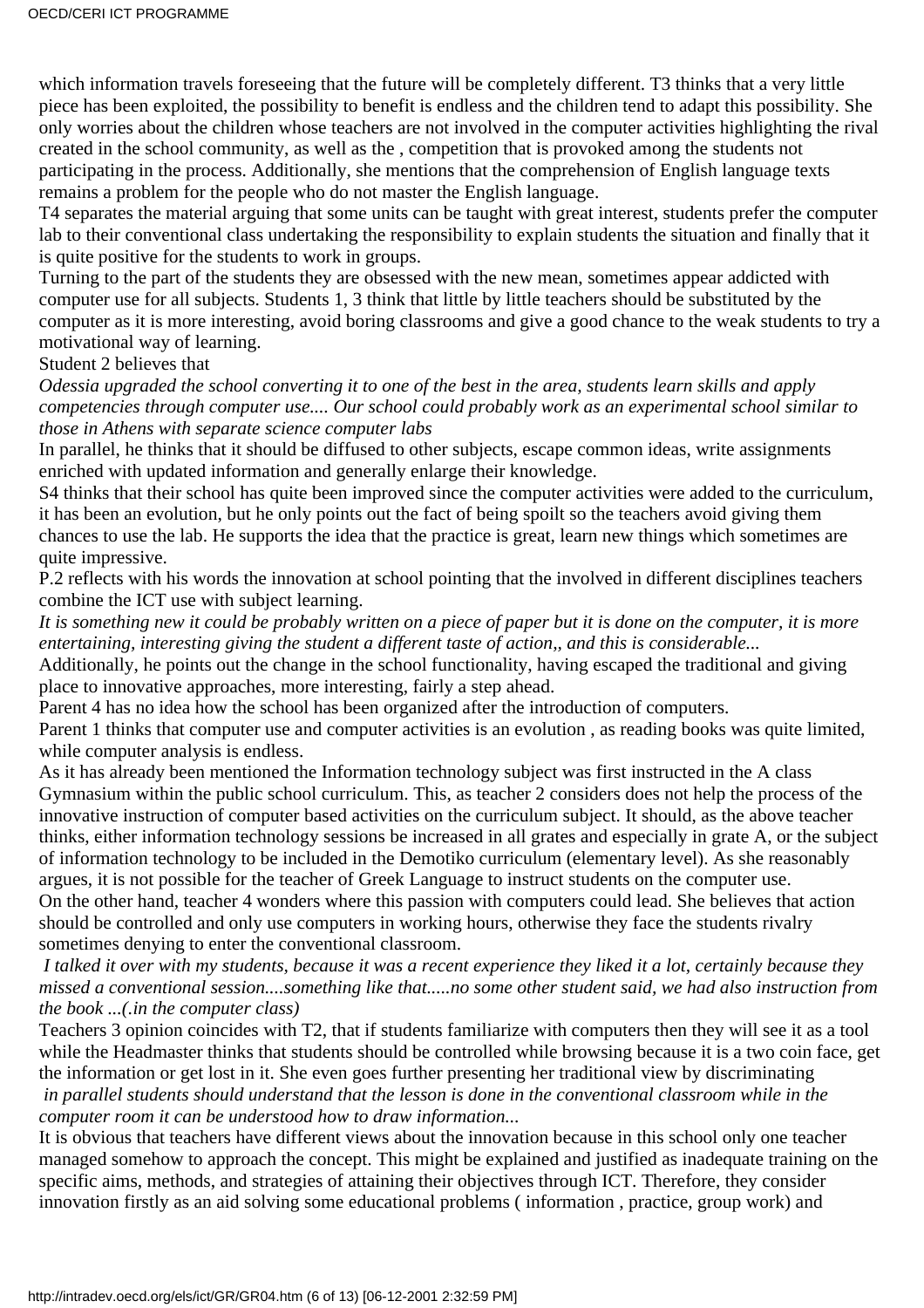secondly as a challenge that they ought to accept and resist against its extreme innovative approaches. Additionally, involved teachers had to give up a lot of leisure time in favor of the reform as they had to start from scratch except few- learn how to use computer and consequently follow training on educational technology. This, surely promoted school profile but also provided the basis for further diffusion. Although involved teachers kept on working with great enthusiasm, some not involved teachers reluctantly created a negative profile to their students as they were in a way provoked by the participating students. This cannot be controlled at this particular phase of the project as no teacher is obliged by the national curriculum to include computer based activities in his subject. They are all free to chose optional involvement, but highly encouraged and supported by the school Administration.

As for the fact that students tend to divert the computer lab into a computer games area the involved teachers react to this tendency by controlling the students use any time they freely enter the lab to search for information. Finally, what is planned for the future cannot be confirmed by anyone as they think this transition period could last for long. However, the Headmaster in her word reflects the need for more detailed information on what is scheduled for the future expressing the lack of communication between the school and the responsible of the project

 *we are not informed at all, it is basic, organization is basic, I have no idea whom to ask for information, I ask PLINET and refuse, ITY and answer it is not us, who at last is the responsible*......

## **4. Main hypotheses**

In what follows we discuss the main hypotheses of the study in the light of the empirical evidence that have been presented in the preceding sections.

#### **Technology is a strong catalyst for educational innovation and improvement especially when World Wide Web is involved**.

Concerning the history of the introduction of ICT in their school, interviewed teachers and the administrator supported the second part of the hypothesis. As teachers argued, the computer use, although it provided a modern multidynamic tool they used it to support existing practices in their classrooms, traditional or progressive. Additionally, they point out the change in the school functionality, having somehow escaped the traditional and giving place to innovative approaches, more interesting , fairly a step ahead.

As observed in the teaching sessions, the teachers modernised their teaching in terms of materials used, and tried to shift to more open learning approaches. Most of them, however, could not avoid returning to the traditional teacher centered teaching model.

#### **The diffusion of the innovation/improvement (and therefore of ICT) followed the traditional diffusion pattern for innovations, as outlined by Rogers (1995).**

As we have discussed, the school introduced the use of ICT in the school participating in the national project Odysseas funded by the Ministry of Education. Participation of the school was accepted since the Headmaster of the school and the most of the teachers at that time were willing to participate and organise pilot computer based lessons. However, the involvement of the teachers was by no sense obligatory, and there was no specific school policy related to the aims of the computer based activities or specific subjects for ICT to be used. It was up to interested teachers to get involved and use ICT in their teaching. Still, as it was observed it is the interested teachers who use ICT in their teaching. It seems that inadequate in-service training on the use of ICT in the teaching practice and mentality resisted teachers ,discouraged the rest of them to risk and get involved in the innovation. It has, though, to be highlighted that the effort for the introduction of ICT use in Greek schools in general is very recent. Thus, there was not the necessary time to allow the appropriate structures for training or support to be built.

#### **Successful implementation of ICT depends mostly upon staff competence in the integration of ICT into instruction and learning.**

As already mentioned, all the teachers that used ICT in their teaching modernised their teaching by using modern multidynamic tools that were used by the students and not the teacher anymore. However, most of them did not manage to shift their students learning to progressive approaches. It has to be highlighted that teachers worked very hard and additionally to their teaching duties to familiarise themselves with the computer use and applications, to prepare the computer based lessons, and try them out before entering the classroom. They were very enthusiastic with what they were doing and committed to try out at least some computer based lessons. In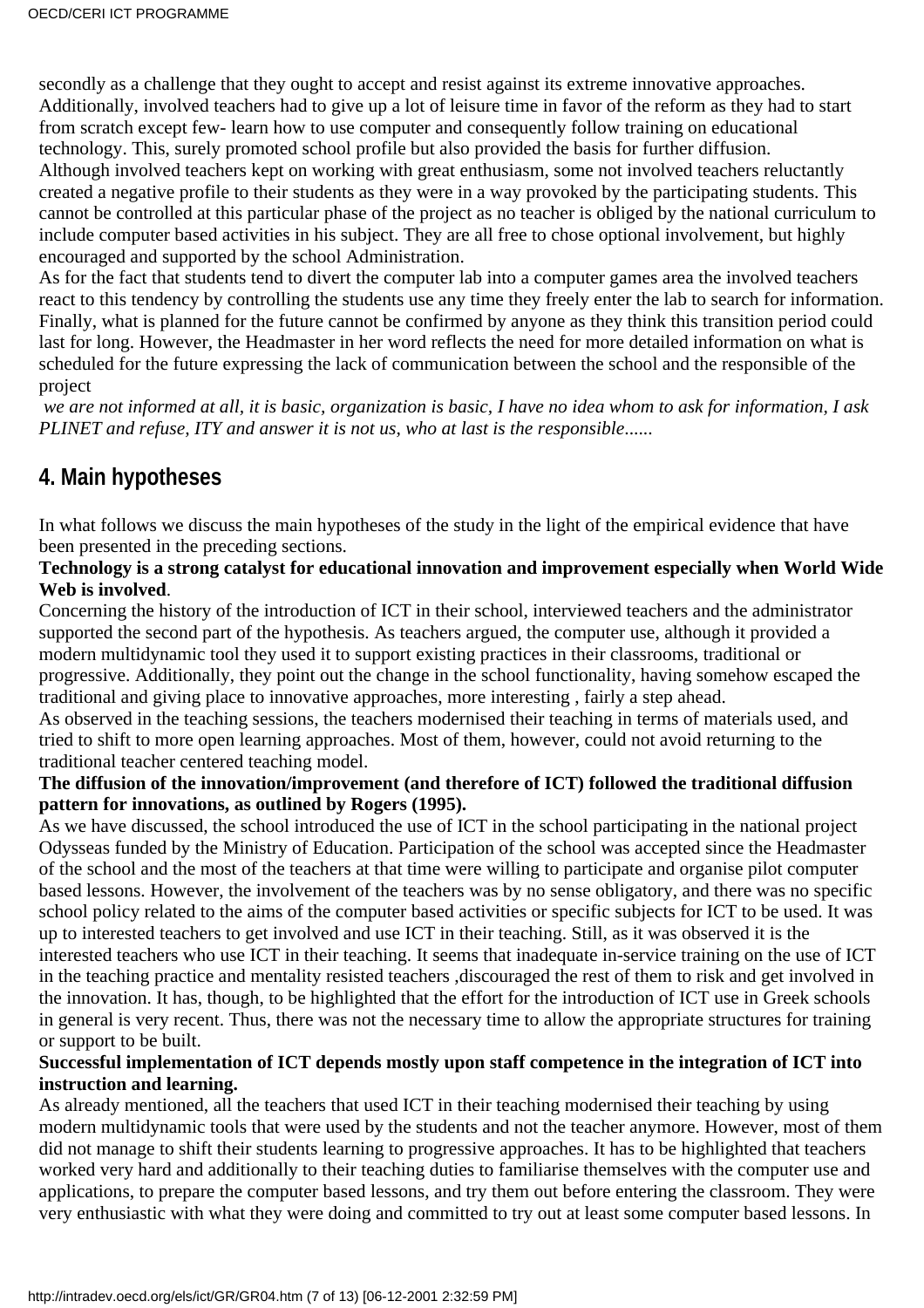this sense, and considering how recent was this effort, they succeeded to integrate a modern tool in their classrooms overcoming technical problems and frustration. It will need though more time for these teachers to reflect on these first try outs and move forward to the next step of using the computer to upgrade their own teaching objectives. Moreover, it will need support on the pedagogical issues of using ICT and development of communication networks between teachers to exchange ideas and share activities.

#### **Gaps in academic performance between high and low poverty students will not increase when all students have equal access to ICT.**

Involved teachers consider that the innovation has opened new opportunities for schooling. Computer use, and equal access rather diminished the gap in performance between high and low economical level students than enlarging it as the reform hypothesis prescribes.

We cannot test the truth of this finding hypothesis because academic performance was not related to the computer use.

#### **Successful implementation of ICT will lead to the same or higher academic standards in spite of the low quality of many ICT materials**.

We cannot test the truth of the fourth hypothesis because academic performance was not related to the computer use.

### **5.Overview of the future**

As it has been mentioned above the school first introduced the Information Technology subject which traditionally created the basis for all the school community to proceed to the Educational Technology which only two years ago was integrated into the school curriculum. Therefore, it is too early for the involved persons to talk about revolutionary learning outcomes. They are satisfied even when students send e-mail or collaborate in groups.

It seems that in order the innovation be sustained, both technical and educational support should continue from all the involved parts.

First, the lack of technical support this year created problems both to teachers and students. They fear the possibility of damages which might cost the interruption of their effort. However, they confess that they feel more secure than last year that they had just started from scratch, having acquired the basic knowledge on computer use. Basically, the teachers would like to present more than their students do, but as all rather view with disappointment this is inevitable because of age restrictions and social responsibilities.

Finally, it could be of considerable importance the provision of a second lab which would facilitate the school scheduled sessions and provide access to more students in more frequent periods.

Second, in order teachers to be able to fully integrate innovation in all subjects-probably even mathematics- the existence of scaffolding software could both release them from the obligation to prepare experimental instructions dedicating precious time, and help them organize more systematic computer activities. Moreover, training could support them educationally and provide with confidence as they would feel secure that new approaches through technology are quite effective. They do not need extra incentives to move on, as they view, but, teacher 1 supports it

*probably we could be provided with economical help to have our own machine at home... even we were very happy to hear that we would be provided with a certificate for participating in the computer based activities....nothing more just moral reward...*

Another initiative from the part of the Ministry of Education to fully integrate subjects in computer based learning by policy making. This could be achieved by including computer activities in the National Curriculum and adding sessions in the daily school programme. This would facilitate the process and motivate the whole educational community. This way, teachers consider, they would be less stressed to cover up classroom material, and would provide students with extra practice needed to consolidate their knowledge. Teacher 4 goes a little further wishing an ideal teaching/learning situation....

 *I like quality not quantity, I think few moments in the computer lab are quality ones....I wish this could mean the beginning for the children to move on alone...our work in class should be improved, organized, attractive for children, so that they might not need to be instructed by the teacher,...that is, a type of school where after the student has finished sessions to continue studying, a classroom where students never give up using the machine..... a continuous and close relation with it...*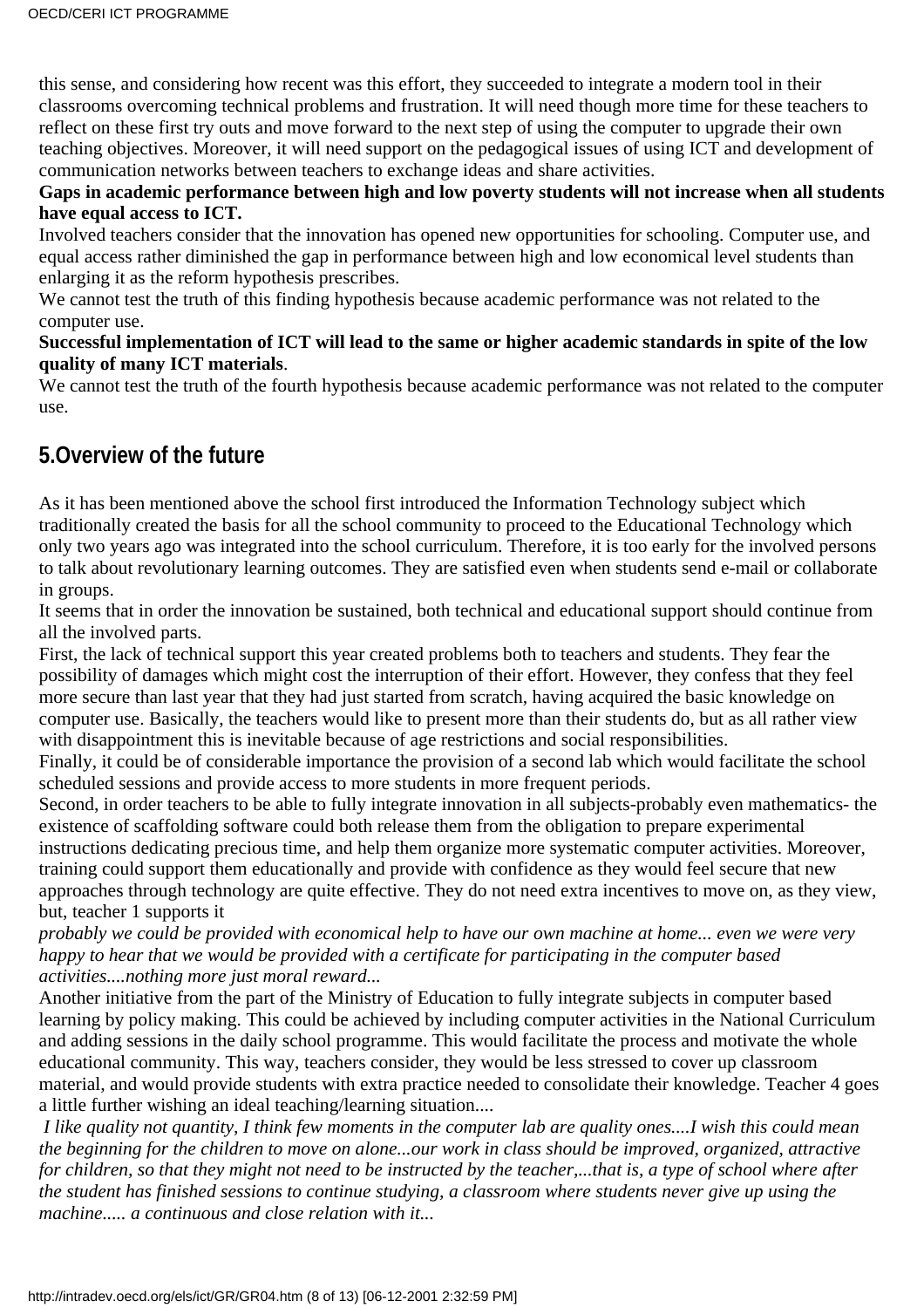### **APPENDIX A**

Consistent with the methodology described in the Workbook for Organisational Case Studies (OECD/CERI) a short-term explanatory case study has taken place in the school in order to compile a corpus of information that would allow a rich description of the ICT integration within the site. The data collection was completed in a three day visit of two researchers of the ICT team of the Center for Educational Research. Classroom observations were conducted in the school as well as interviews with the staff. The purpose of classroom observations was (a) to validate how ICT is used in the lessons and (b) to gather evidence for how lessons were taught. The overall time of observation was 12 sessions of 45 minutes. The scheduling of the observations in school C shown at the Table 1 - was arranged with the head master before the visit.

| Teacher         | <b>Subject</b>            | Grade          | <b>Number of</b><br>observations | <b>ICT</b> use             |
|-----------------|---------------------------|----------------|----------------------------------|----------------------------|
| T <sub>1</sub>  | History                   | $\overline{C}$ |                                  | Internet                   |
|                 |                           |                |                                  | Image and video processing |
| $\overline{T2}$ | <b>Ancient Greek</b>      | $\mathcal{C}$  |                                  | Internet                   |
|                 |                           |                |                                  | Image and video processing |
| $\overline{T3}$ | Modern Greek Language     | $\bf{B}$       | Ι.                               | Internet                   |
|                 |                           |                |                                  | Image and video processing |
| <b>T4</b>       | Anthropology              | $\mathbf{A}$   |                                  | Internet                   |
| T <sub>2</sub>  | <b>Modern Greek Texts</b> | $\mathcal{C}$  |                                  | Internet                   |
|                 |                           |                |                                  | Image and video processing |
| <b>T4</b>       | Anthropology              | $\mathbf{A}$   |                                  | Internet                   |
| T <sub>2</sub>  | History                   | A              |                                  | Internet                   |
| T <sub>5</sub>  | English                   | $\mathcal{C}$  |                                  | Internet                   |
| T <sub>6</sub>  | Interrogation             | B              |                                  | Internet                   |
| T7              | Ping-pong                 | $\mathbf{A}$   |                                  | Internet                   |
| T <sub>8</sub>  | Olympic games             | $\bf{B}$       |                                  | Internet                   |
| T <sub>9</sub>  | <b>Greek Language</b>     | $\mathbf{A}$   |                                  | Internet                   |

Table 1: Classroom observation plan

For the observational data collection one video-camera was used - occasionally moving to capture instances of the classroom atmosphere. Concurrently with the video-recordings, observation notes have been taken describing the overall classroom activity and focusing on potentially significant details and episodes in teacher practice, student groupwork and student communication. During our visits to the school 14 interviews were conducted: 1 with the head master, 4 with teachers (one not engaged in the ICT use), 4 with students, 4 with parents and 1 with the technical support specialist. The average time of each interview is shown Table 2.

| <b>Interviewee</b>   | Time (min.) |
|----------------------|-------------|
| Head master          | 61          |
| <b>Teachers</b>      | 50          |
| Parents              | 40          |
| <b>Students</b>      | 30          |
| Technical specialist | 45          |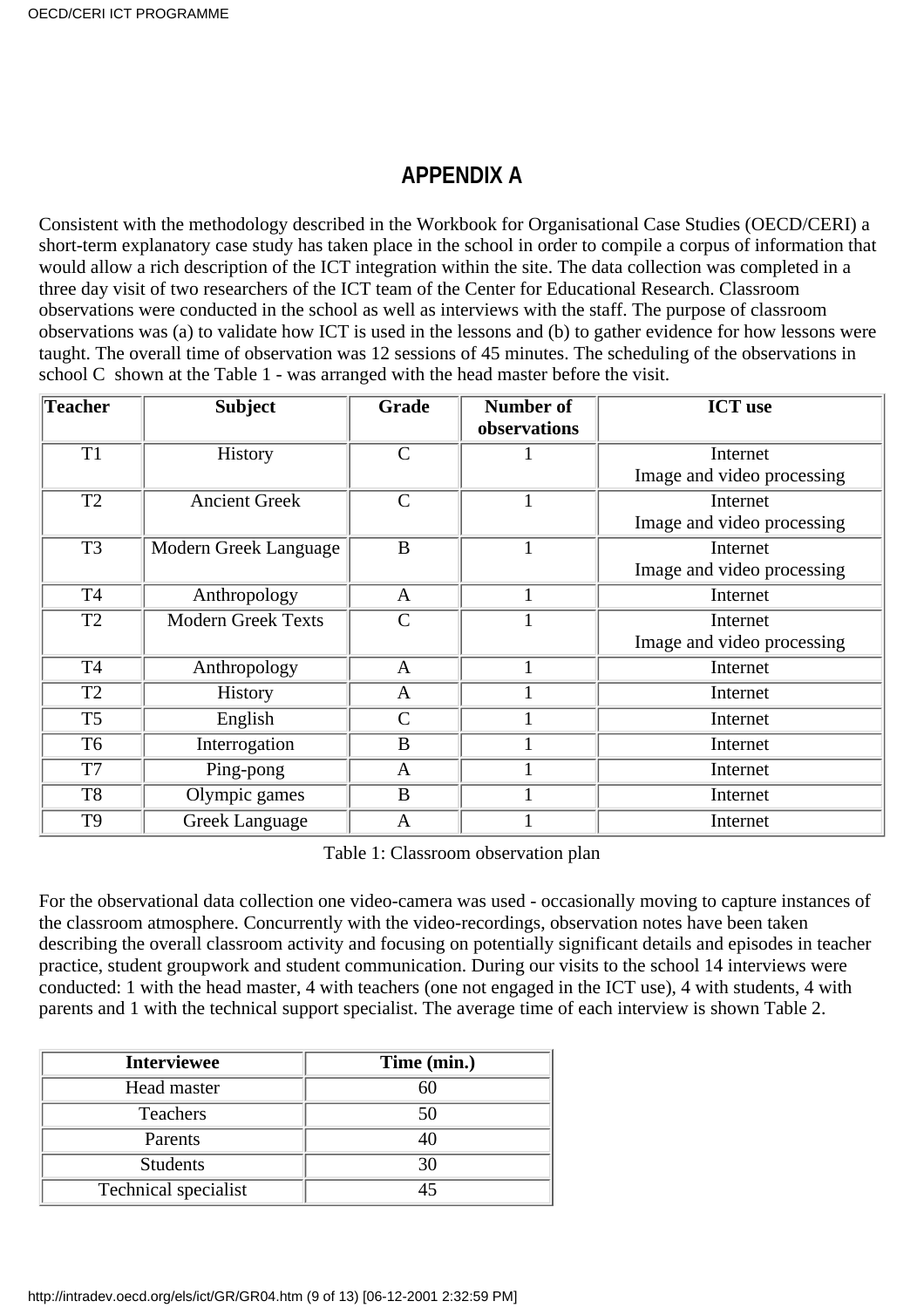#### Table 2: Average interview time

Background data was also collected (i.e. students written presentations of their work) that served as complementary information to the video-recordings and observation notes, which formed the main corpus of our observational data. Verbatim transcriptions of all interviews were made.

### **APPENDIX B**

| Table 1. Familiarisation of teachers with computer applications                  |                            |                |                                |                           |                      |  |  |  |
|----------------------------------------------------------------------------------|----------------------------|----------------|--------------------------------|---------------------------|----------------------|--|--|--|
| How comfortable are you<br>with using a computer to<br>do each of the following? | <b>Very</b><br>comfortable | Comfortable    | <b>Somewhat</b><br>comfortable | Not at all<br>comfortable | <b>Missing cases</b> |  |  |  |
| 1. write a paper                                                                 | $\overline{2}$             | 6              | $\overline{4}$                 | 5                         | $\overline{0}$       |  |  |  |
| 1. search for<br>information on the<br>World Wide Web<br>(WWW)                   | 4                          | 6              | 1                              | 5                         |                      |  |  |  |
| 1. create and maintain<br>web pages                                              | $\overline{2}$             |                | 13                             | $\theta$                  |                      |  |  |  |
| 1. use a data base                                                               | 6                          | 2              | 7                              | $\theta$                  | $\overline{2}$       |  |  |  |
| 1. develop a data base                                                           | $\overline{2}$             | $\overline{2}$ | 11                             | $\overline{0}$            | $\overline{2}$       |  |  |  |
| 1. send and receive an<br>e-mail                                                 | $\overline{4}$             | 4              | $\overline{2}$                 | 7                         | $\theta$             |  |  |  |
| 1. write a program                                                               | $\overline{2}$             | 12             | $\overline{0}$                 | $\overline{0}$            | 3                    |  |  |  |
| 1. draw a picture or a<br>diagram                                                |                            | 4              | 5                              | 7                         | 0                    |  |  |  |
| 1. present information<br>(e.g. use Power<br>Point or equivalent)                |                            | $\overline{2}$ | 6                              | $\overline{8}$            | $\Omega$             |  |  |  |

| Table 2. Importance of computer-related skills for teaching                             |                          |                |                |                                   |           |  |  |  |
|-----------------------------------------------------------------------------------------|--------------------------|----------------|----------------|-----------------------------------|-----------|--|--|--|
| How important is each of the<br>following computer-related<br>skills for your teaching? | <b>Very</b><br>important | Important      | $So-so$        | <b>Not</b><br>important<br>at all | No answer |  |  |  |
| 1. write a paper with a word<br>processor                                               | 5                        | 4              | $\overline{2}$ | 2                                 |           |  |  |  |
| 1. search for information on<br>the WWW                                                 | 8                        | $\overline{4}$ |                |                                   | 3         |  |  |  |
| 1. create web pages                                                                     |                          | 3              | 4              | 4                                 | 5         |  |  |  |
| 1. use a data base                                                                      | 4                        | 3              |                |                                   |           |  |  |  |
| 1. develop a data base                                                                  | 3                        | 3              |                | 4                                 |           |  |  |  |
| 1. send and receive an e-mail                                                           | 5                        | 4              | 3              |                                   |           |  |  |  |
| 1. write a program                                                                      | 3                        | っ              |                | 3                                 | 8         |  |  |  |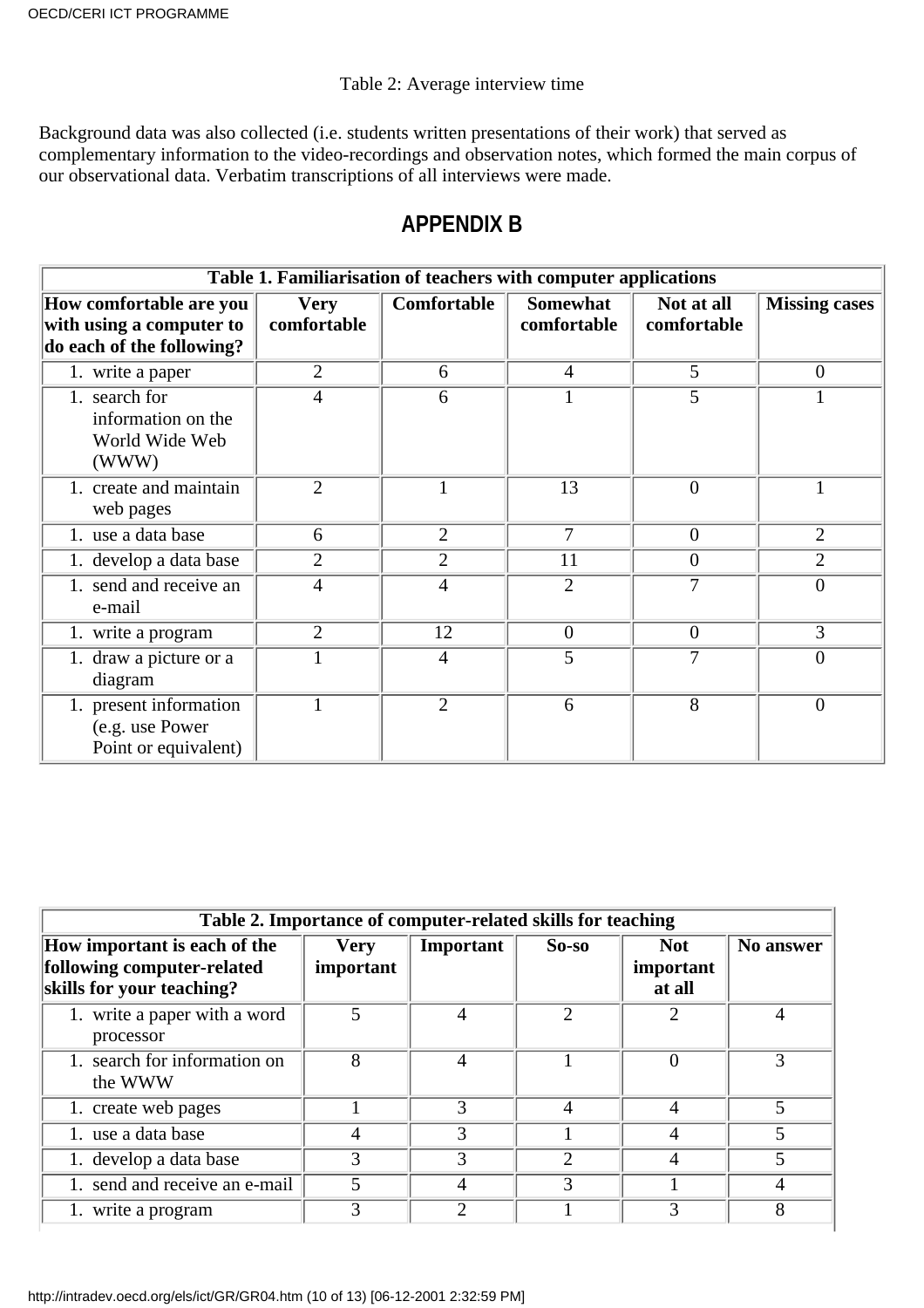| 1. draw a picture or a<br>diagram                                 |  |  |  |
|-------------------------------------------------------------------|--|--|--|
| 1. present information (e.g.<br>use Power Point or<br>equivalent) |  |  |  |

| Table 3. Frequency of use of computer applications by the students                                                       |                                      |                                       |                       |                  |                |  |  |
|--------------------------------------------------------------------------------------------------------------------------|--------------------------------------|---------------------------------------|-----------------------|------------------|----------------|--|--|
| During the past school year, how<br>often did your students on average<br>do the following for the work you<br>assigned? | <b>Several</b><br>times each<br>week | <b>Several</b><br>times each<br>month | A few times<br>a year | <b>Never</b>     | No answer      |  |  |
| 1. use the World Wide Web                                                                                                |                                      | 8                                     | $\overline{4}$        | $\Omega$         | $\overline{4}$ |  |  |
| 1. create web pages                                                                                                      | 13                                   | $\theta$                              | $\theta$              | $\overline{0}$   | 4              |  |  |
| 1. send and receive an e-mail                                                                                            | 5                                    | 8                                     | $\overline{0}$        | $\overline{0}$   | 4              |  |  |
| 1. use a word processing program                                                                                         |                                      | 5                                     | 7                     | $\overline{0}$   | $\overline{4}$ |  |  |
| 1. use a computer to play games                                                                                          | 6                                    | 6                                     | $\overline{0}$        | $\overline{0}$   | 5              |  |  |
| 1. use a spreadsheet                                                                                                     |                                      | 11                                    | $\overline{0}$        | $\overline{0}$   | 5              |  |  |
| 1. use a graphics program                                                                                                | 3                                    | 9                                     | $\overline{0}$        | $\overline{0}$   | 5              |  |  |
| $\overline{1}$ . join in an on-line forum or chat<br>room                                                                | 11                                   | 0                                     | $\overline{0}$        | $\boldsymbol{0}$ | 6              |  |  |
| 1. use a presentation program (e.g.<br><b>Power Point</b>                                                                | 5                                    | 7                                     | $\overline{0}$        | $\overline{0}$   | 5              |  |  |
| 1. use an instructional program<br>(including simulations)                                                               | 6                                    | 6                                     | $\Omega$              | $\overline{0}$   | 5              |  |  |
| 1. other computer uses (specify)                                                                                         |                                      |                                       |                       |                  |                |  |  |

| Table 4. Teachers ability to use computers                            |      |      |      |  |  |  |
|-----------------------------------------------------------------------|------|------|------|--|--|--|
|                                                                       | Good | Fair | Poor |  |  |  |
| 30. How would you<br>$\ $ rate your ability to use $\ $<br>a computer |      |      |      |  |  |  |

| Table 5a. Experiences and policies concerning ICT use                                                  |            |                |           |  |  |  |
|--------------------------------------------------------------------------------------------------------|------------|----------------|-----------|--|--|--|
| Answer questions 31-38 based on                                                                        | <b>Yes</b> | N <sub>0</sub> | No answer |  |  |  |
| experiences or policies from the                                                                       |            |                |           |  |  |  |
| last school year                                                                                       |            |                |           |  |  |  |
| 31. Was student computer use ever<br>evaluated for grading?                                            | 13         | 0              | 4         |  |  |  |
| 33. Did you create or modify a<br>Web site with any of the classes<br>that you taught?                 | 13         | 0              |           |  |  |  |
| 37. Did you participate as a student<br>or instructor in a virtual course<br>through the Internet/WWW? | 14         |                | 3         |  |  |  |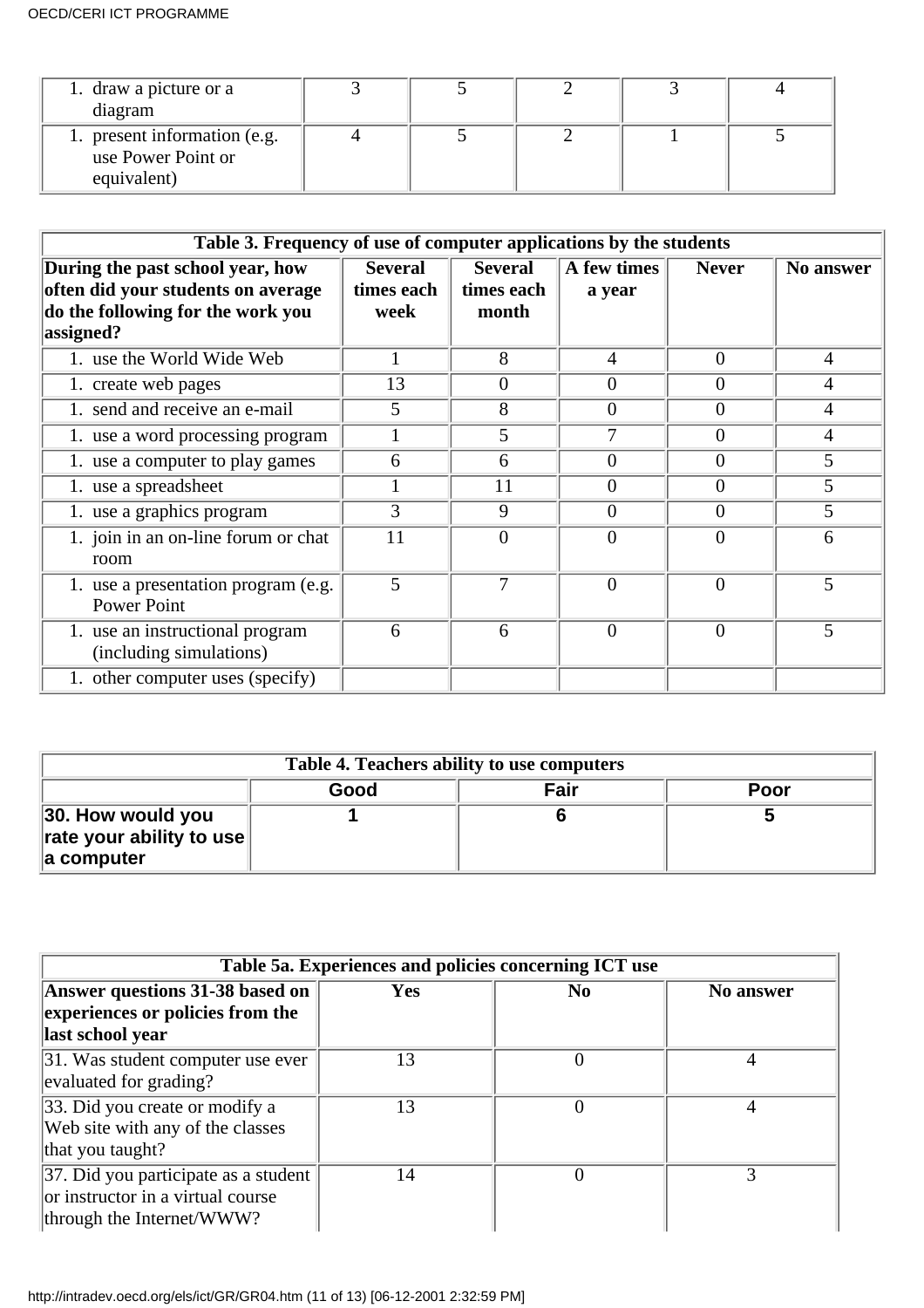| $\vert 38.$ Did you involve your students |  |  |
|-------------------------------------------|--|--|
| in collaborative learning over the        |  |  |
| Internet/WWW with students from           |  |  |
| other classes?                            |  |  |

# **Table 5b. Experiences and policies concerning ICT use (continued)**

| Answer questions 31-38 based on<br>$\left\Vert$ experiences or policies from the last $\left\Vert$<br>school year            | No restrictions Some | restrictions | Designated<br>sites only | $\ $ No answer |
|------------------------------------------------------------------------------------------------------------------------------|----------------------|--------------|--------------------------|----------------|
| $\vert$ 32. If you assigned WWW searching, $\vert$<br>how much freedom did you allow<br>students in locating sites to visit? |                      |              |                          |                |

| Table 5c. Experiences and policies concerning ICT use (continued) |     |             |             |                    |           |  |
|-------------------------------------------------------------------|-----|-------------|-------------|--------------------|-----------|--|
| Answer questions 31-38 based on                                   | All | <b>Most</b> | <b>Some</b> | <b>Very little</b> | No answer |  |
| experiences or policies from the last                             |     |             |             |                    |           |  |
| school year                                                       |     |             |             |                    |           |  |
| 34. What portion of the computer use in                           |     |             |             |                    |           |  |
| your classes was directly related to the                          |     |             |             |                    |           |  |
| course content?                                                   |     |             |             |                    |           |  |
| 35. What portion of the computer use that                         |     |             |             |                    |           |  |
| you assigned was done by students                                 |     |             |             |                    |           |  |
| individually?                                                     |     |             |             |                    |           |  |

| Table 5d. Experiences and policies concerning ICT<br>use (continued)                                    |                                                             |                            |                                           |                                           |       |                            |  |
|---------------------------------------------------------------------------------------------------------|-------------------------------------------------------------|----------------------------|-------------------------------------------|-------------------------------------------|-------|----------------------------|--|
| Answer questions 31-38 based<br>on experiences or policies<br>from the last school year                 | <b>Almost</b><br>$\left\vert \text{every day}\right\rangle$ | Several<br>times a<br>week | <b>Several</b><br>times a<br><b>month</b> | $\mathbf A$ few<br>times a<br><b>vear</b> | Never | $\mathbf{N_0}$<br>computer |  |
| $\vert 36$ . If you have a computer at<br>home, how often did you use it<br>for preparing for teaching? |                                                             |                            |                                           |                                           |       |                            |  |

| Table 6a. Computer use for communication                                                  |     |    |                  |  |  |  |
|-------------------------------------------------------------------------------------------|-----|----|------------------|--|--|--|
|                                                                                           | Yes | N0 | <b>No answer</b> |  |  |  |
| $\vert$ 39. Are you currently using<br>technology to collaborate with<br>lother teachers? |     |    |                  |  |  |  |